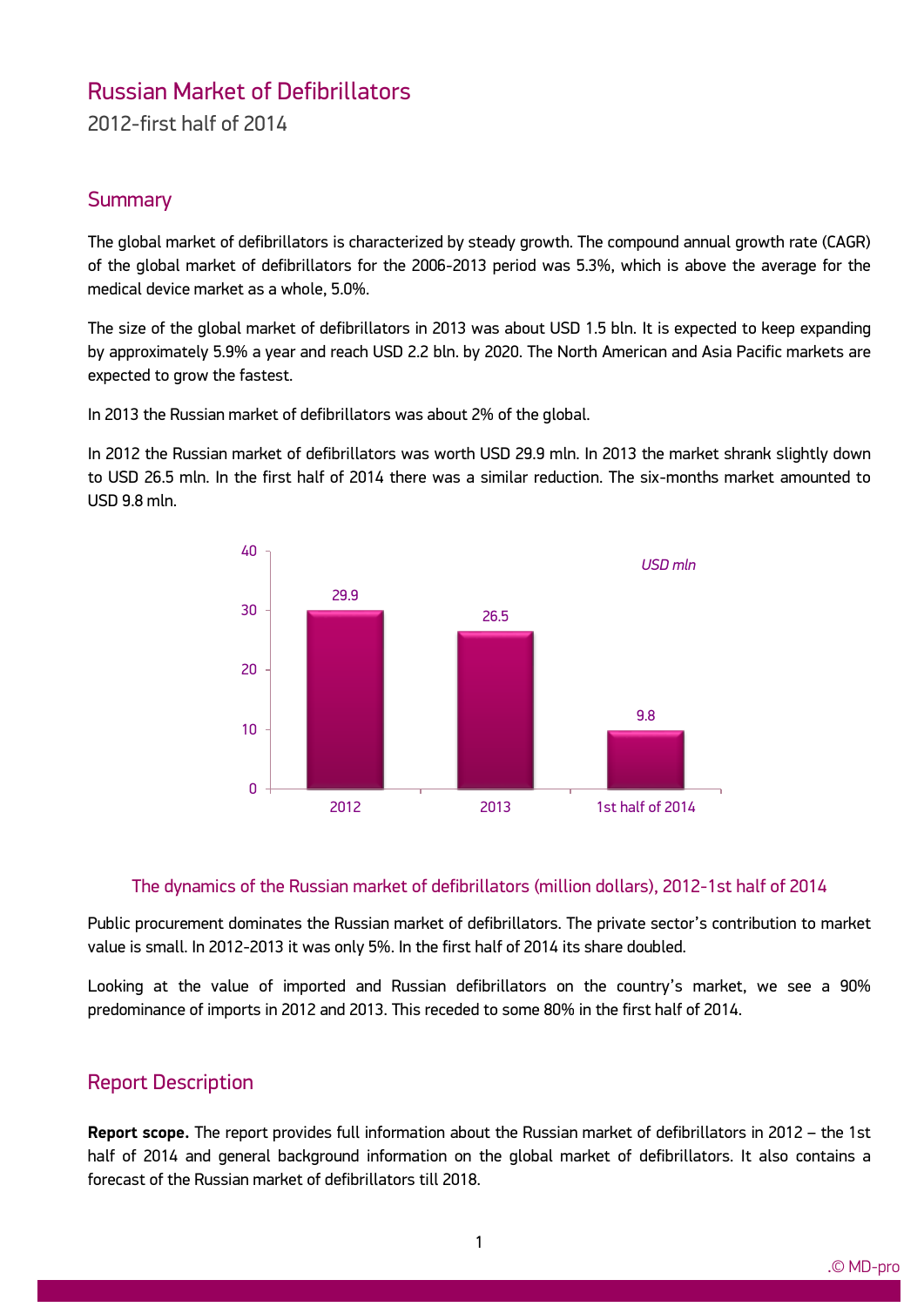#### **The total number of pages** – 84.

ww.mdecker.com

#### **Report includes the following parts:**

**"Study methodology"** section includes a list of information sources, which were used while preparing the report. It also describes what kinds of defibrillators were the subject of the research.

**"Introduction"** section clarifies the structure of the report. It is explained what defibrillators are and in what situations they are used.

**The first part of the report** *("Russian medical device market in 2013-2018")* encompasses the most important characteristics of the Russian medical device market. It contains information about its dynamics and structure, public procurement and import-export operations. The most important Russian medical device market trends and significant factors, determining its current state, are outlined. This part also includes a forecast of the Russian medical device market development until 2018. Based on the analysis of drivers and barriers for the market growth, two possible scenarios of market development are presented.

**The second part** *("The global and Russian markets of defibrillators in 2012-1st half of 2014")* provides information about the dynamics and structure of the global market of defibrillators. It also includes data on the main market players both worldwide and in Russia. Finally, key characteristics of the Russian market of defibrillators are outlined.

**The third part** *("Sales of defibrillators by manufacturer")* includes a classification of all defibrillators purchased by Russian public buyers in the following breakdown: "Manufacturer – Trademarks of defibrillators – Presence of a monitor". Additionally, this section contains data on sales of different defibrillators' manufacturers operating in Russia.

**The fourth part** *("Imports and exports of defibrillators")* encompasses data on import-export operations of defibrillators. Import information includes annual and quarterly dynamics of imports, the structure of imports by countries of origin and manufacturers. Besides, Top-20 recipients of imported defibrillators at customs are named. Finally, it includes a list of the largest recipients of defibrillators by leading manufacturers at customs. Export information contains annual dynamics of defibrillators exports and a list of the largest Russian exporters.

**The fifth part** *("Public procurement of defibrillators")* is dedicated to the results of defibrillators public procurement analysis. It includes data on the dynamics and structure of public procurement of different types of defibrillators. The largest purchasers of defibrillators in monetary and physical terms are presented. A list of public buyers of the highest-priced defibrillators is provided. It also contains a list of the biggest suppliers of defibrillators under government contracts in monetary and physical terms. Moreover, this section provides information about Russian regions, which are the leaders in defibrillators public procurement purchasing.

**The sixth part** *("Defibrillators sales review")* is a price review of defibrillators purchased under government contracts. Average prices of different kinds of defibrillators (incl. federal district breakdown) are shown. Besides, minimum, maximum and weighted average prices of Top-15 defibrillators purchased under government contracts are provided.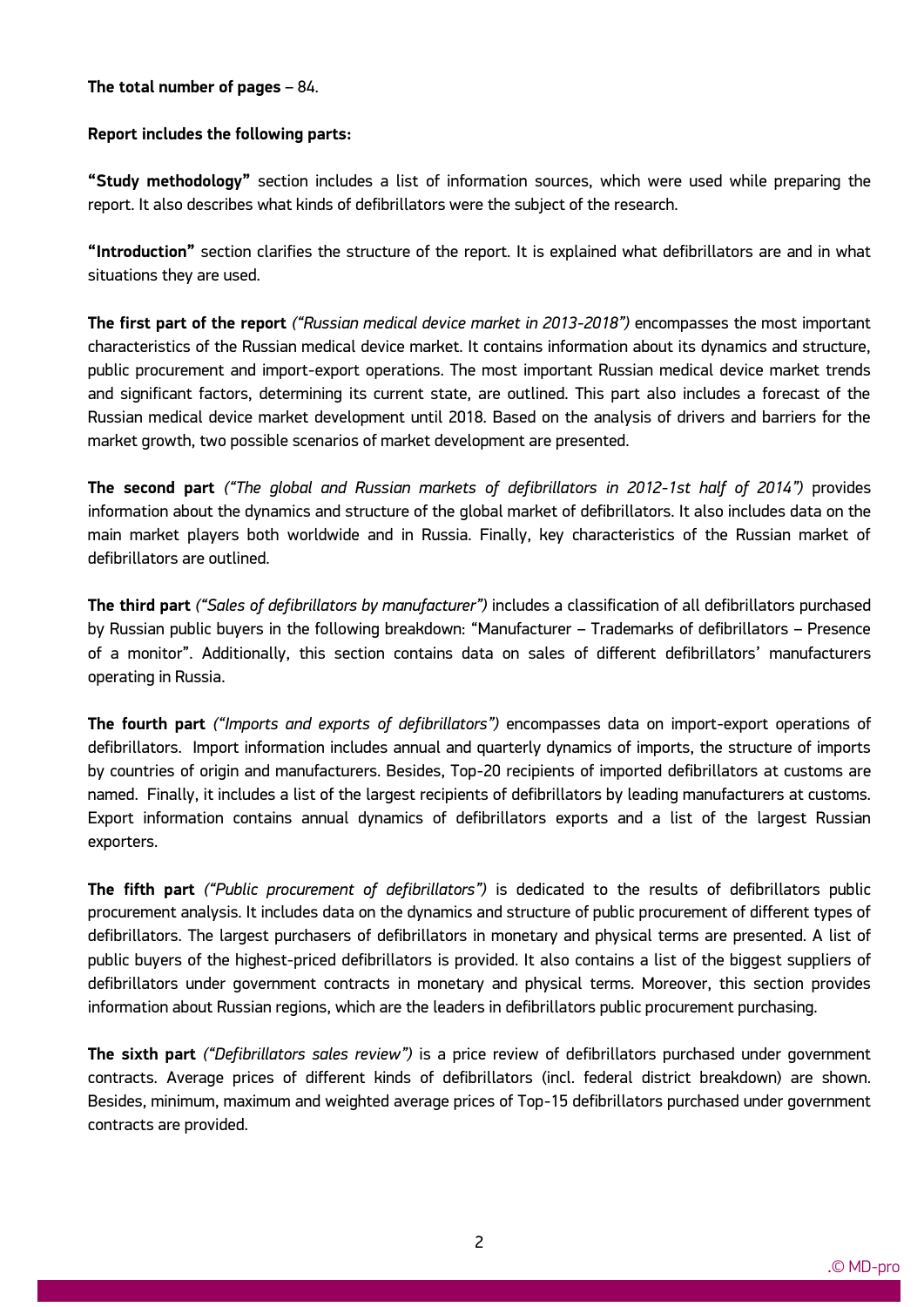**The seventh part** *("Forecast for the Russian market of defibrillators to 2018")* dedicated to an overlook of the future perspectives of the Russian market of defibrillators. Based on the analysis of drivers and barriers for the market growth, two scenarios of market development are presented.

**The eighth part** *("Business environment in Russia")* provides a practical guide to what is necessary for achieving compliance with Russia's regulatory requirements. It also describes Russian policies on health care system and medical device market development.

## Sources of Information

 $\checkmark$  The public procurement of medical devices database:

MDpro's database on public (government and municipal) procurement of medical devices and expendables for medical facilities. Updated every month using information from www.zakupki.gov.ru, processed for details and broken down by segment of the medical device market.

 $\checkmark$  The exports and imports database:

MDpro's database of customs transactions for medical devices and expendables. Updated every month using official statistics from customs, processed for details and broken down by segment of the medical device market.

 $\checkmark$  Open sources:

- official health care statistics;
- publications of international marketing agencies;
- news;
- companies' official reports.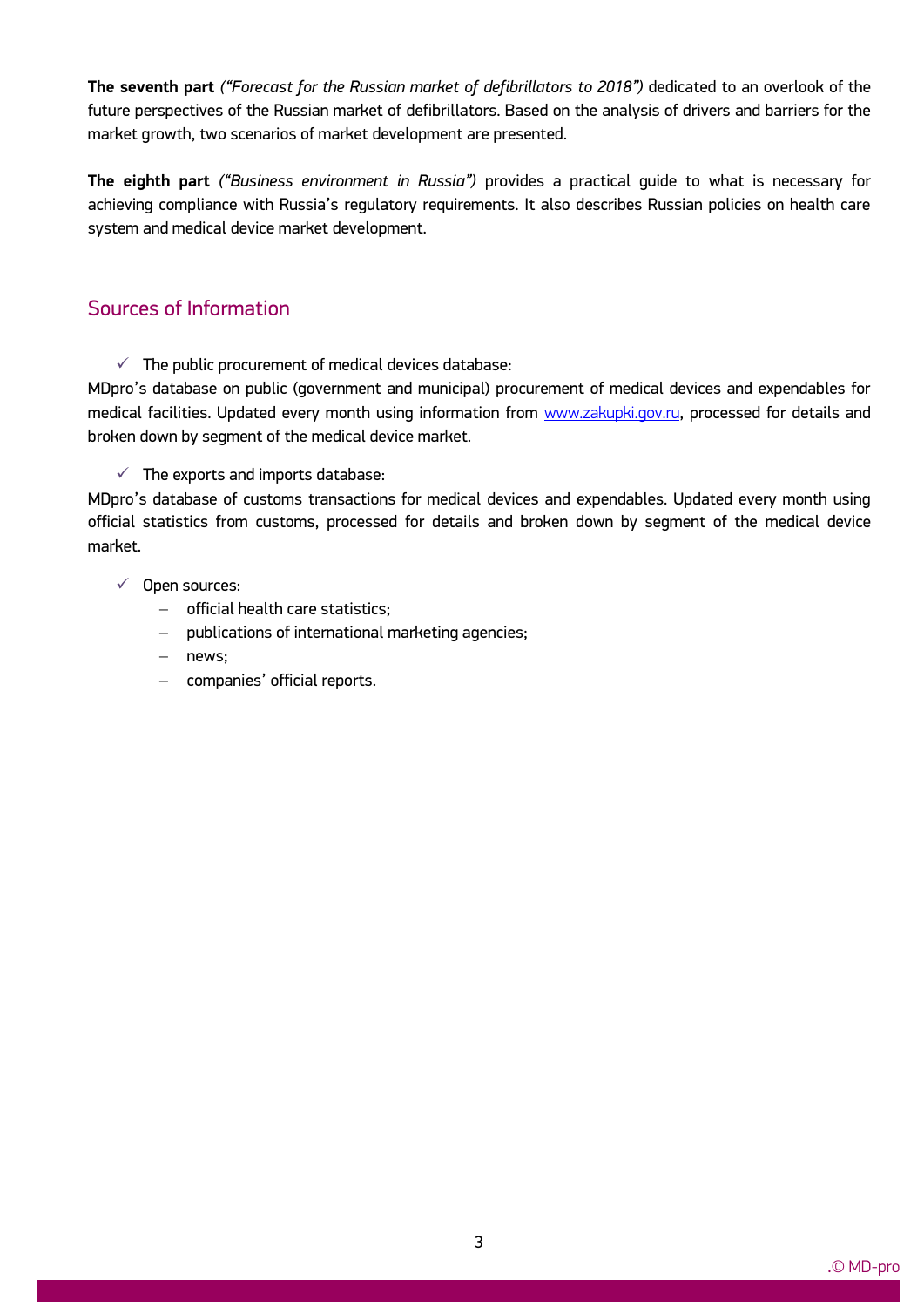## **Contents**

### STUDY METHODOLOGY

### **INTRODUCTION**

- 1. RUSSIAN MEDICAL DEVICE MARKET IN 2013-2018
- 2. THE GLOBAL AND RUSSIAN MARKETS OF DEFIBRILLATORS IN 2012-FIRST HALF OF 2014
- 3. SALES OF DEFIBRILLATORS BY MANUFACTURER
- 3.1 Classification of defibrillator models
- 3.2 Best-selling defibrillator models on the Russian market
- 4 IMPORTS AND EXPORTS OF DEFIBRILLATORS
- 4.1 Imports of defibrillators
- 4.2 Exports of defibrillators
- 5 PUBLIC PROCUREMENT OF DEFIBRILLATORS
- 5.1 Dynamics and structure of public procurement of defibrillators
- 5.2 Top public buyers of defibrillators
- 5.3 Top suppliers of defibrillators under public contracts
- 5.4 Public procurement of defibrillators in Russian regions
- 6 DEFIBRILLATORS SALES REVIEW
- 7 FORECAST OF THE RUSSIAN MARKET OF DEFIBRILLATORS TO 2018
- 8 BUSINESS ENVIRONMENT IN RUSSIA

- 8.1 The regulation of medical devices in Russia
- 8.2 Russian policies on health care system and medical device market development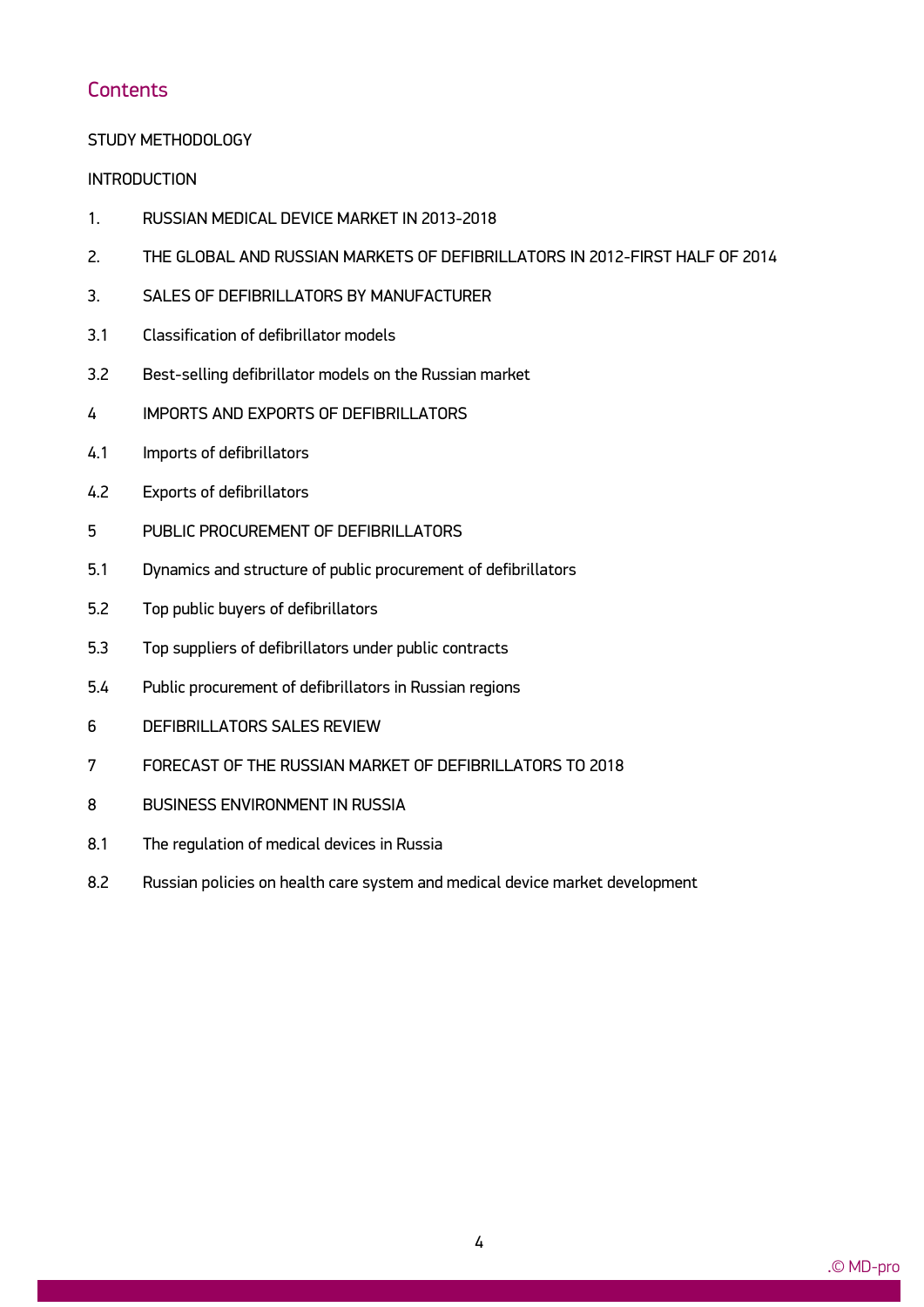### List of Figures

- Figure 1 Relative size of the global and Russian markets of defibrillators (value) in 2013
- Figure 2 The Russian market of defibrillators (value) 2012-first half of 2014
- Figure 3 Imported and domestic presence on the Russian market of defibrillators (value) in 2012-first half of 2014
- Figure 4 Public and private demand on the Russian market of defibrillators (value) in 2012-first half of 2014
- Figure 5 Map of the global market of defibrillators (value)
- Figure 6 Map of the Russian market of defibrillators (value) in 2012
- Figure 7 Map of the Russian market of defibrillators (value) in 2013
- Figure 8 Map of the Russian market of defibrillators (value) in the first half of 2014
- Figure 9 Sales of defibrillators by Axion in 2012
- Figure 10 Sales of defibrillators by Axion in 2013
- Figure 11 Sales of defibrillators by Axion in the first half of 2014
- Figure 12 Sales of defibrillators by Mindray in 2012
- Figure 13 Sales of defibrillators by Mindray in 2013
- Figure 14 Sales of defibrillators by Mindray in the first half of 2014
- Figure 15 Sales of defibrillators by Zoll in 2012
- Figure 16 Sales of defibrillators by Zoll in 2013
- Figure 17 Sales of defibrillators by Zoll in the first half of 2014
- Figure 18 Sales of defibrillators by Metrax in 2012
- Figure 19 Sales of defibrillators by Metrax in 2013
- Figure 20 Sales of defibrillators by Metrax in the first half of 2014
- Figure 21 Sales of defibrillators by NIHON KOHDEN in 2012
- Figure 22 Sales of defibrillators by NIHON KOHDEN in 2013
- Figure 23 Sales of defibrillators by NIHON KOHDEN in the first half of 2014
- Figure 24 Sales of defibrillators by Schiller in 2012
- Figure 25 Sales of defibrillators by Schiller in 2013

- Figure 26 Sales of defibrillators by Schiller in the first half of 2014
- Figure 27 Sales of defibrillators by Physio-Control in 2012
- Figure 28 Sales of defibrillators by Physio-Control in 2013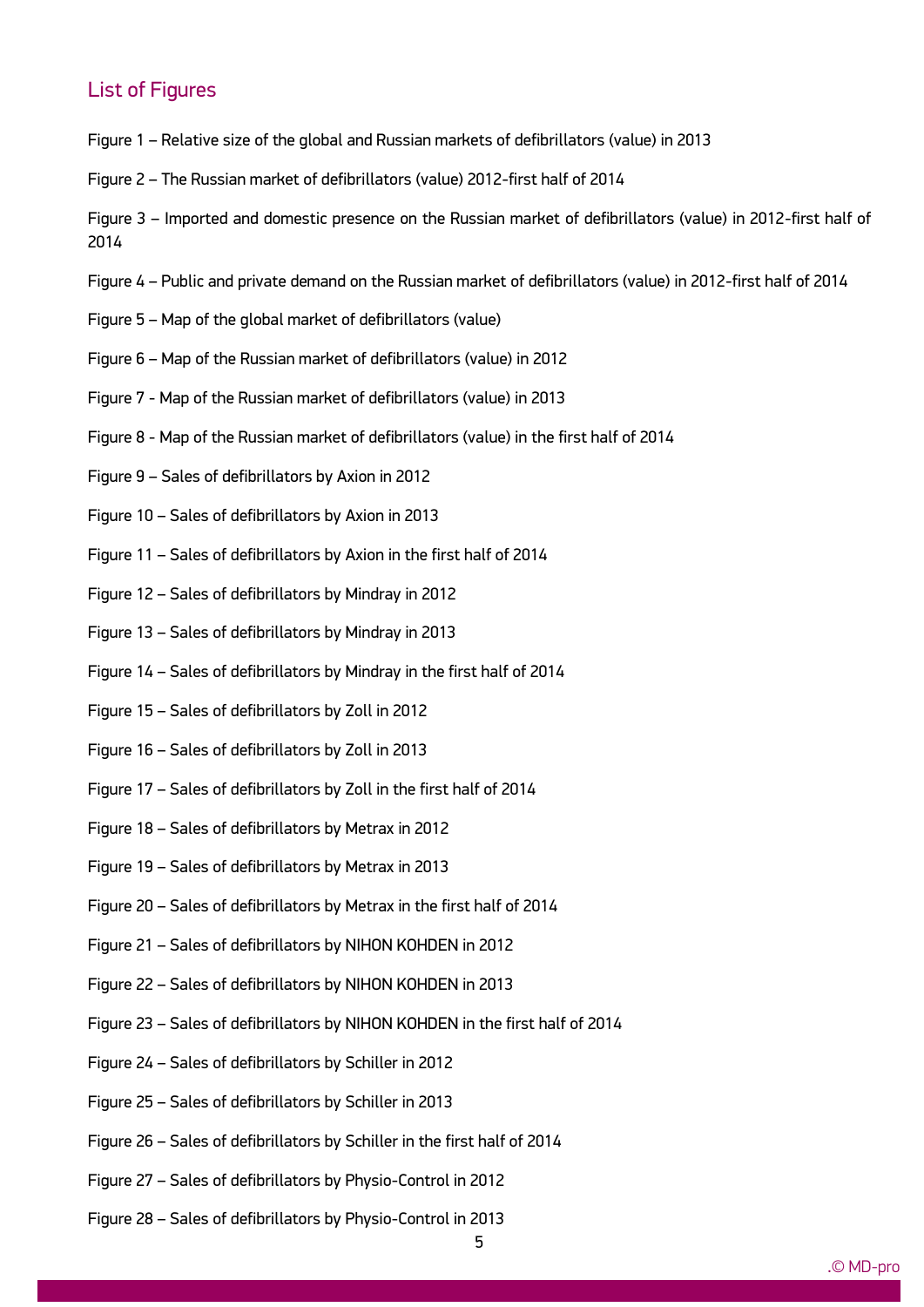- Figure 29 Sales of defibrillators by Physio-Control in the first half of 2014
- Figure 30 Sales of defibrillators by Philips in 2012
- Figure 31 Sales of defibrillators by Philips in 2013
- Figure 32 Sales of defibrillators by Philips in the first half of 2014
- Figure 33 Sales of defibrillators by GE Healthcare Healthcare in 2012
- Figure 34 Sales of defibrillators by GE Healthcare Healthcare in 2013
- Figure 35 Sales of defibrillators by Weinmann in 2012
- Figure 36 Sales of defibrillators by Weinmann in 2013
- Figure 37 Sales of defibrillators by Weinmann in the first half of 2014
- Figure 39 Quarterly imports of defibrillators in 2012-first half of 2014
- Figure 40 Quarterly imports of defibrillators in 2012-first half of 2014 by device grade
- Figure 41 Annual imports of defibrillators in 2012-first half of 2014
- Figure 42 Annual imports of defibrillators in 2012-first half of 2014 by device grade
- Figure 43 Source countries for defibrillators of both types (value) in 2012
- Figure 44 Source countries for monitor defibrillators (value) in 2012
- Figure 45 Source countries for non-monitor defibrillators (value) in 2012
- Figure 46 Source countries for defibrillators of both types (value) in 2013
- Figure 47 Source countries for monitor defibrillators (value) in 2013
- Figure 48 Source countries for non-monitor defibrillators (value) in 2013
- Figure 49 Source countries for defibrillators of both types (value) in the first half of 2014
- Figure 50 Source countries for monitor defibrillators (value) in the first half of 2014
- Figure 51 Source countries for non-monitor defibrillators (value) in the first half of 2014
- Figure 52 Leading manufacturers (value) in 2012
- Figure 53 Leading manufacturers (value) in 2013
- Figure 54 Leading manufacturers (value) in the first half of 2014
- Figure 54 Exports in 2012-first half of 2014
- Figure 55 Exports in 2012-first half of 2014 by device grade
- Figure 56 Sales to public buyers, 2012-first half of 2014
- Figure 57 Procurement in 2012-first half of 2014

ww.mdecker.com

Figure 58 – Procurement in 2012-first half of 2014 by device grade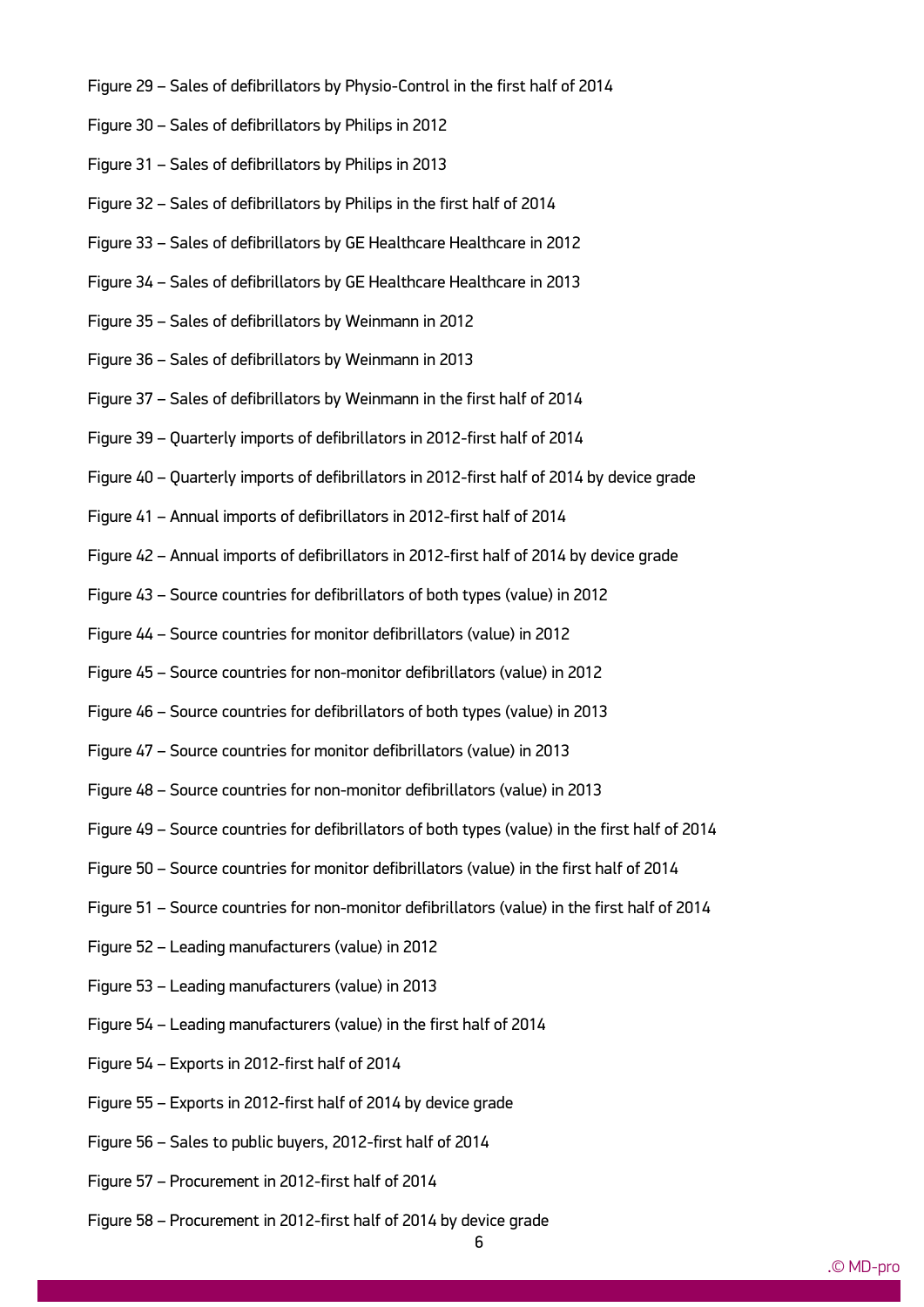- Figure 59 Quarterly procurement of medical devices in 2013 first half of 2014
- Figure 60 Quarterly procurement of defibrillators in 2012-first half of 2014 by device grade
- Figure 61 Procurement of defibrillators (value) in 2012 by device grade
- Figure 62 Procurement of defibrillators (value) in 2013 by device grade
- Figure 63 Procurement of defibrillators (value) in the first half of 2014 by device grade
- Figure 64 Regions leading in procurement of defibrillators (value) in 2012
- Figure 65 Regions leading in procurement of defibrillators (value) in 2013
- Figure 66 Regions leading in procurement of defibrillators (value) in the first half of 2014
- Figure 67 Regions leading in procurement of defibrillators (volume) in 2012
- Figure 68 Regions leading in procurement of defibrillators (volume) in 2013
- Figure 69 Regions leading in procurement of defibrillators (volume) in the first half of 2014
- Figure 70 Procurement of defibrillators (value) in 2012 by Federal District
- Figure 71 Procurement of defibrillators (volume) in 2012 by Federal District
- Figure 72 Procurement of defibrillators (value) in 2013 by Federal District
- Figure 73 Procurement of defibrillators (volume) in 2013 by Federal District
- Figure 74 Procurement of defibrillators (value) in the first half of 2014 by Federal District
- Figure 75 Procurement of defibrillators (volume) in the first half of 2014 by Federal District
- Figure 76 A forecast for the Russian market of defibrillators, RUB mln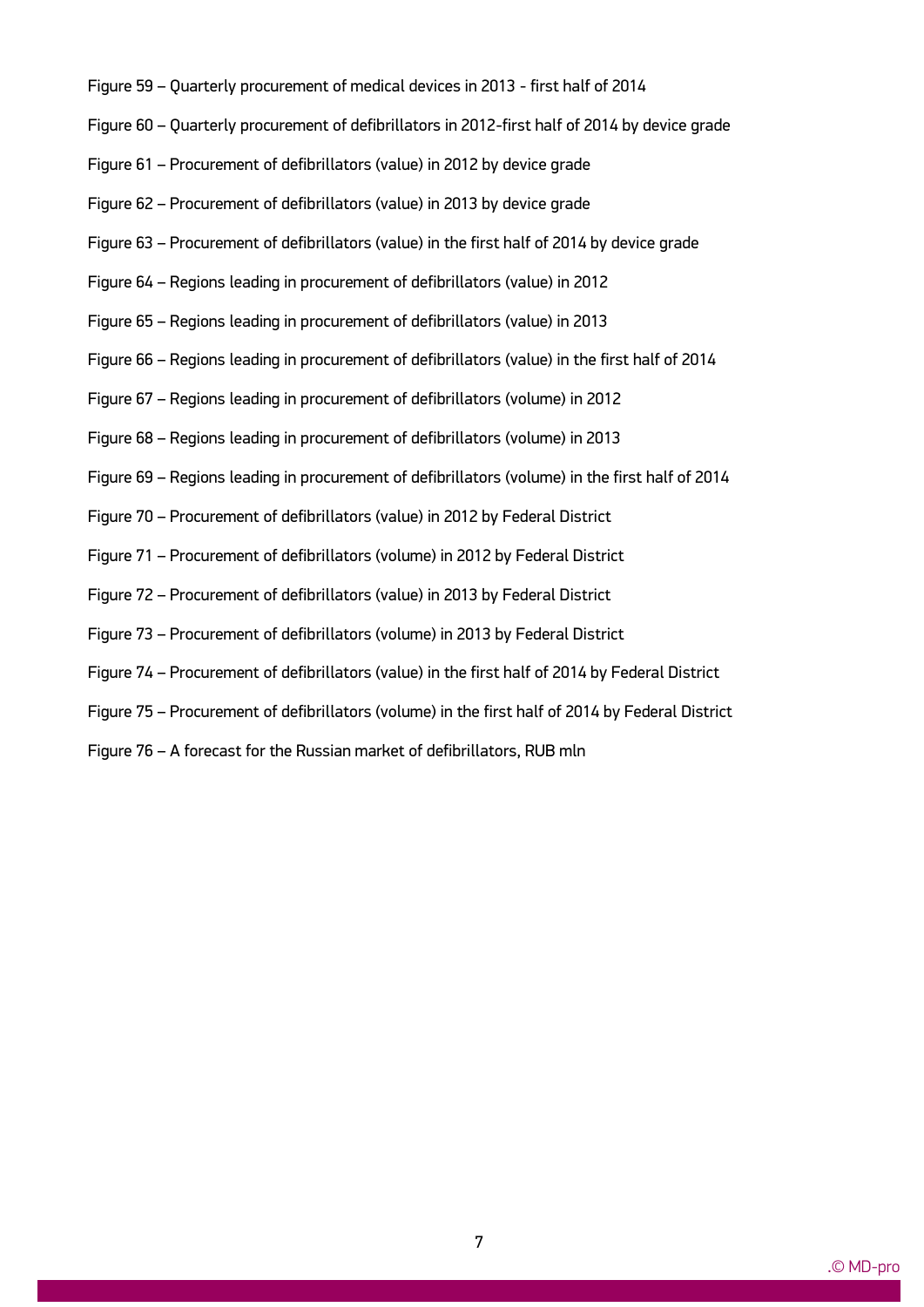# List of Tables

- Table 1 Classification of defibrillator models
- Table 2 Top 20 recipients of imported defibrillators in 2012
- Table 3 Top 20 recipients of imported defibrillators in 2013
- Table 4 Top 20 recipients of imported defibrillators in the first half of 2014
- Table 5 Top 20 recipients of imported monitors/defibrillators in 2012
- Table 6 Top 20 recipients of imported monitors/defibrillators in 2013
- Table 7 Top 20 recipients of imported monitors/defibrillators in the first half of 2014
- Table 8 Top 20 recipients of imported non-monitor defibrillators, 2012
- Table 9 Top 20 recipients of imported non-monitor defibrillators, 2013
- Table 10 Top 20 recipients of imported non-monitor defibrillators, the first half of 2014
- Table 11 Largest recipients of equipment by Zoll in 2012
- Table 12 Largest recipients of equipment by Zoll in 2013
- Table 13 Largest recipients of equipment by Zoll in the first half of 2014
- Table 14 Largest recipients of equipment by Metrax
- Table 15 Largest recipients of equipment by Metrax in 2013
- Table 16 Largest recipients of equipment by Metrax in the first half of 2014
- Table 17 Largest recipients of equipment by Mindray
- Table 18 Largest recipients of equipment by Mindray in 2013
- Table 19 Largest recipients of equipment by Mindray in the first half of 2014
- Table 20 Largest recipients of equipment by Physio-Control in 2012
- Table 21 Largest recipients of equipment by Physio-Control in 2013
- Table 22 Largest recipients of equipment by Physio-Control in the first half of 2014
- Table 23 Largest recipients of equipment by Schiller in 2012
- Table 24 Largest recipients of equipment by Schiller in 2013
- Table 25 Largest recipients of equipment by Schiller in the first half of 2014
- Table 26 Largest recipients of equipment by Weinmann in 2012
- Table 27 Largest recipients of equipment by Weinmann in 2013

ww.mdecker.com

Table 28 – Largest recipients of equipment by Weinmann in the first half of 2014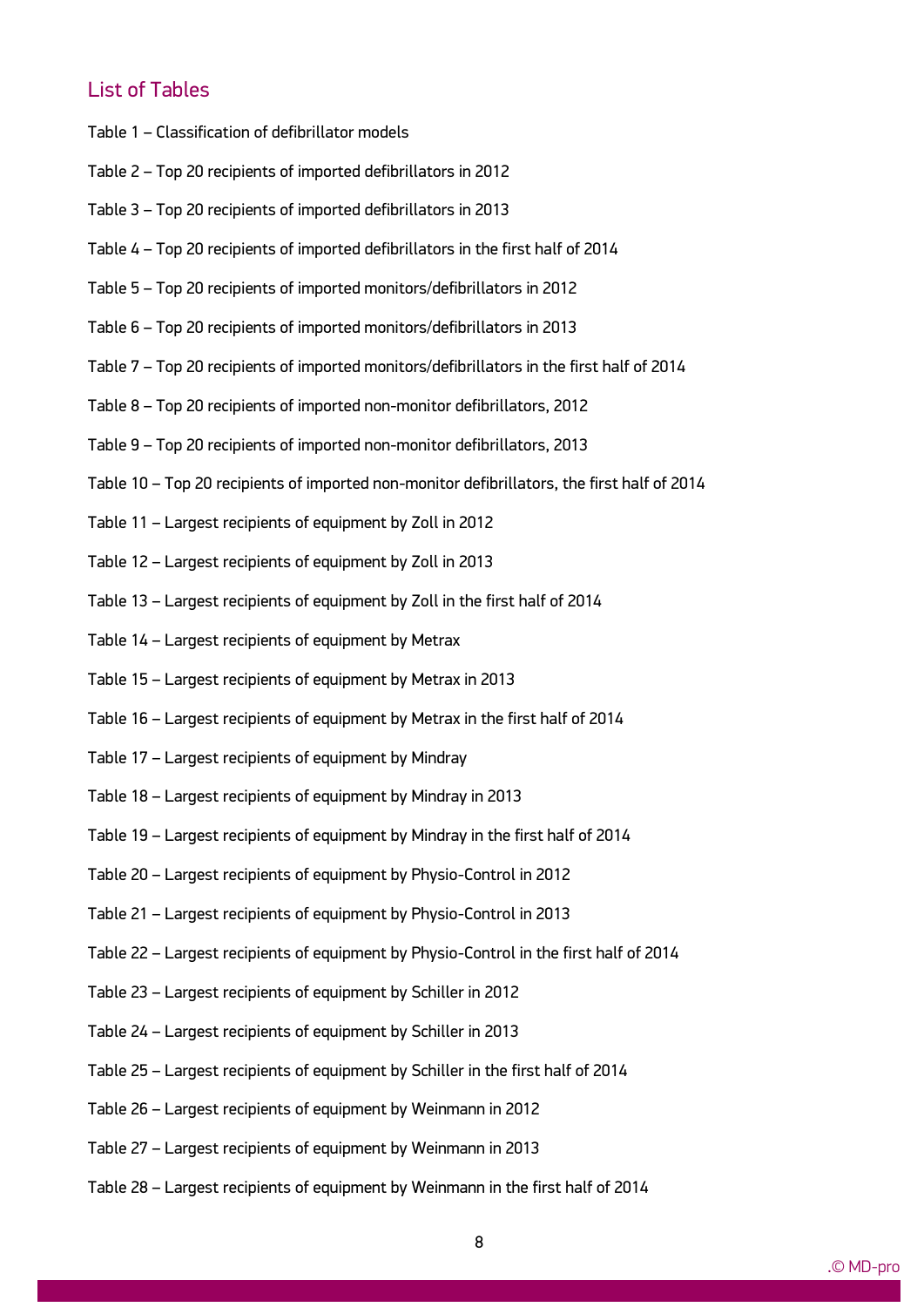- Table 29 Largest recipients of equipment by NIHON KOHDEN in 2012
- Table 30 Largest recipients of equipment by NIHON KOHDEN in 2013
- Table 31 Largest recipients of equipment by NIHON KOHDEN in the first half of 2014
- Table 32 Largest recipients of equipment by Philips in 2012
- Table 33 Largest recipients of equipment by Philips in 2013
- Table 34 Largest recipients of equipment by Philips in the first half of 2014
- Table 35 Largest recipients of equipment by GE Healthcare in 2012
- Table 36 Largest recipients of equipment by GE Healthcare in 2013
- Table 37 Largest recipients of equipment by Cardiac in 2013
- Table 38 Largest recipients of equipment by Cardiac in the first half of 2014
- Table 39 Leading Russian manufacturers-exporters of defibrillators in 2012-first half of 2014
- Table 40 Top 10 public buyers of monitor defibrillators (value) in 2012
- Table 41 Top 10 public buyers of monitor defibrillators (volume) in 2012
- Table 42 Top 10 public buyers of non-monitor defibrillators (value) in 2012
- Table 43 Top 10 public buyers of non-monitor defibrillators (volume) in 2012
- Table 44 Top 10 public buyers of monitor defibrillators (value) in 2013
- Table 45 Top 10 public buyers of monitor defibrillators (volume) in 2013
- Table 46 Top 10 public buyers of non-monitor defibrillators (value) in 2013
- Table 47 Top 10 public buyers of non-monitor defibrillators (volume) in 2013
- Table 48 Top 10 public buyers of monitor defibrillators (value) in the first half of 2014
- Table 49 Top 10 public buyers of monitor defibrillators (volume) in the first half of 2014
- Table 50 Top 10 public buyers of non-monitor defibrillators (value) in the first half of 2014
- Table 51 Top 10 public buyers of non-monitor defibrillators (volume) in the first half of 2014
- Table 52 Top 10 public buyers of highest-priced defibrillators in 2012
- Table 53 Top 10 public buyers of highest-priced defibrillators in 2013
- Table 54 Top 10 public buyers of highest-priced defibrillators in the first half of 2014
- Table 55 Top 10 suppliers of monitor defibrillators under public contracts (value) in 2012
- Table 56 Top 10 suppliers of monitor defibrillators under public contracts (volume) in 2012
- Table 57 Top 10 suppliers of non-monitor defibrillators (value) in 2012
- Table 58 Top 10 suppliers of non-monitor defibrillators (volume) in 2012

ww.mdecker.com

9